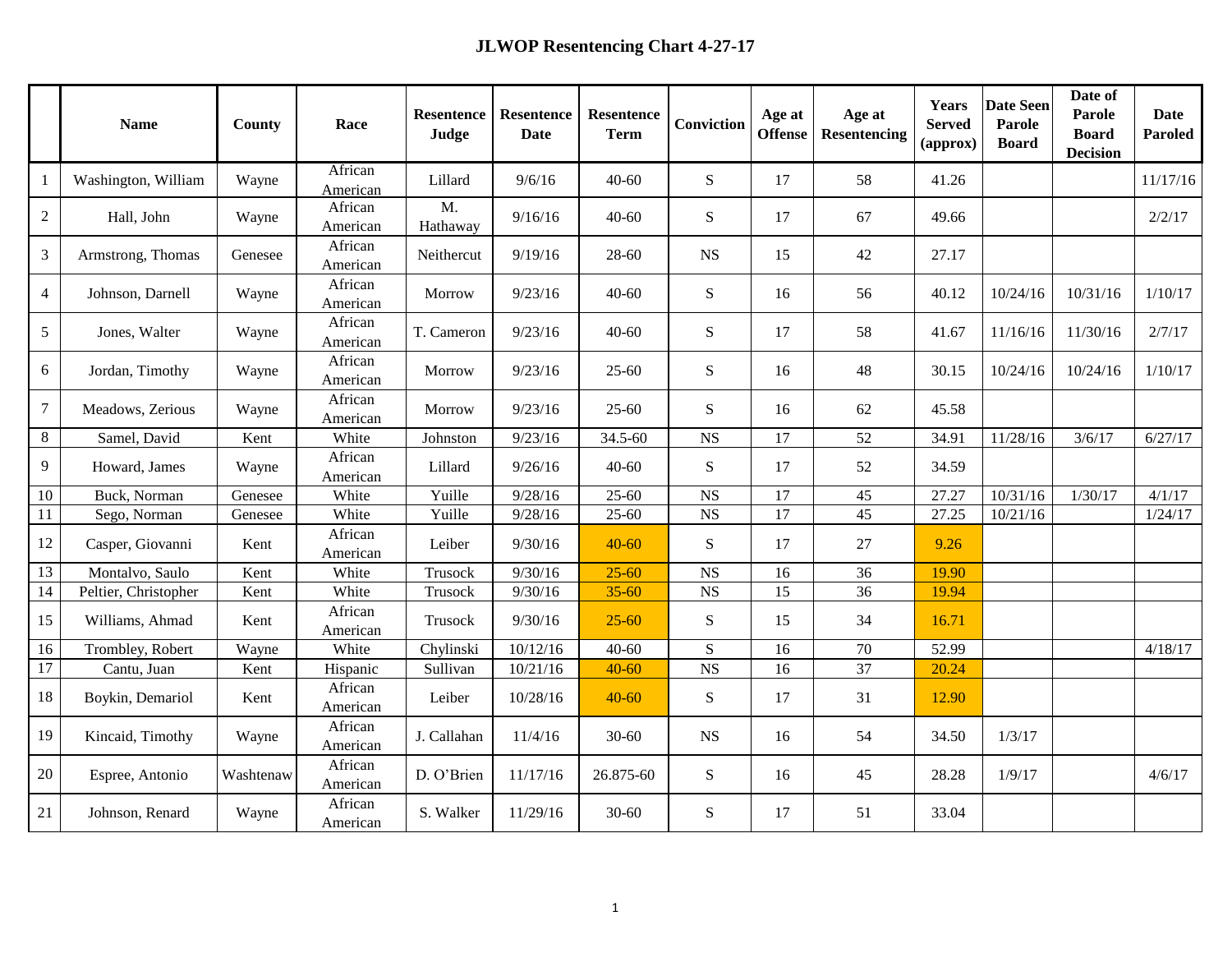|        | <b>Name</b>          | County  | Race                | <b>Resentence</b><br>Judge | <b>Resentence</b><br><b>Date</b> | Resentence<br><b>Term</b> | Conviction  | Age at<br><b>Offense</b> | Age at<br><b>Resentencing</b> | Years<br><b>Served</b><br>(approx) | <b>Date Seen</b><br><b>Parole</b><br><b>Board</b> | Date of<br>Parole<br><b>Board</b><br><b>Decision</b> | <b>Date</b><br>Paroled |
|--------|----------------------|---------|---------------------|----------------------------|----------------------------------|---------------------------|-------------|--------------------------|-------------------------------|------------------------------------|---------------------------------------------------|------------------------------------------------------|------------------------|
| 22     | Sanders, Edward      | Wayne   | African<br>American | Chylinski                  | 11/29/16                         | $40 - 60$                 | <b>NS</b>   | 17                       | 58                            | 41.42                              |                                                   |                                                      | 7/6/17                 |
| $23\,$ | Walton, David        | Wayne   | African<br>American | Chylinski                  | 11/29/16                         | $40 - 60$                 | ${\bf S}$   | 17                       | 59                            | 41.43                              | 2/18/17                                           | 2/27/17                                              | 4/18/17                |
| 24     | Youngblood, Kendrick | Wayne   | African<br>American | D. Roberson                | 11/29/16                         | 28-60                     | <b>NS</b>   | 17                       | 45                            | 27.16                              |                                                   |                                                      |                        |
| 25     | Harris, Larone       | Wayne   | African<br>American | Morrow                     | 12/2/16                          | $25 - 60$                 | ${\bf S}$   | 15                       | 44                            | 28.19                              |                                                   |                                                      |                        |
| 26     | Williams, Ronald     | Wayne   | African<br>American | Morrow                     | 12/2/16                          | $25 - 60$                 | S           | 17                       | 47                            | 28.98                              |                                                   |                                                      |                        |
| 27     | Williams, Ronnie     | Wayne   | African<br>American | Morrow                     | 12/2/16                          | $25 - 60$                 | <b>UNK</b>  | 16                       | 52                            | 35.51                              |                                                   |                                                      |                        |
| 28     | Simpson, Yolanda     | Wayne   | African<br>American | Strong                     | 12/9/16                          | $32 - 60$                 | $_{\rm NS}$ | 17                       | 50                            | 32.72                              |                                                   |                                                      | 4/6/17                 |
| 29     | Wines, Gregory       | Kent    | African<br>American | Johnston                   | 12/9/16                          | $40 - 60$                 | $_{\rm NS}$ | 17                       | 40                            | 23.03                              |                                                   |                                                      |                        |
| 30     | Huggins, Jamie       | Wayne   | African<br>American | R. Skutt                   | 12/13/16                         | $25 - 60$                 | <b>UNK</b>  | 17                       | 40                            | 22.63                              |                                                   |                                                      |                        |
| 31     | Ivory, Brian         | Wayne   | African<br>American | J. Callahan                | 12/13/16                         | $30 - 60$                 | <b>UNK</b>  | 15                       | 44                            | 29.49                              |                                                   |                                                      |                        |
| 32     | Lewis, Marvin        | Wayne   | African<br>American | J. Callahan                | 12/13/16                         | 26-60                     | <b>UNK</b>  | 17                       | 44                            | 26.37                              | 1/18/17                                           | 1/25/17                                              | 4/6/17                 |
| 33     | Reed, Ferandal       | Wayne   | African<br>American | T. Kenny                   | 12/13/16                         | $25 - 60$                 | <b>NS</b>   | 16                       | 42                            | 25.70                              |                                                   |                                                      | 7/11/17                |
| 34     | Stewart, DiAngelo    | Wayne   | African<br>American | Chylinski                  | 12/14/16                         | 28-60                     | ${\bf S}$   | 17                       | 48                            | 30.03                              |                                                   |                                                      |                        |
| 35     | Thomas, James        | Wayne   | African<br>American | Chylinski                  | 12/14/16                         | $27 - 60$                 | ${\bf S}$   | 15                       | 45                            | 29.88                              |                                                   |                                                      | 4/18/17                |
| 36     | Cammon, Eric         | Wayne   | African<br>American | M. Braxton                 | 12/16/16                         | 28-60                     | $_{\rm NS}$ | 17                       | 45                            | 27.84                              |                                                   |                                                      |                        |
| 37     | Anzures, Thomas      | Oakland | Hispanic            | Matthews                   | 12/19/16                         | $36 - 60$                 | ${\bf S}$   | 17                       | 55                            | 37.33                              |                                                   |                                                      | 4/11/17                |
| 38     | Bibbs, Corey         | Wayne   | African<br>American | Talon                      | 12/19/16                         | $27 - 60$                 | ${\bf S}$   | 17                       | 44                            | 26.25                              |                                                   |                                                      |                        |
| 39     | Evans, Ramon         | Wayne   | African<br>American | Colombo                    | 12/19/16                         | $25 - 60$                 | <b>NS</b>   | 16                       | 43                            | 25.23                              |                                                   |                                                      |                        |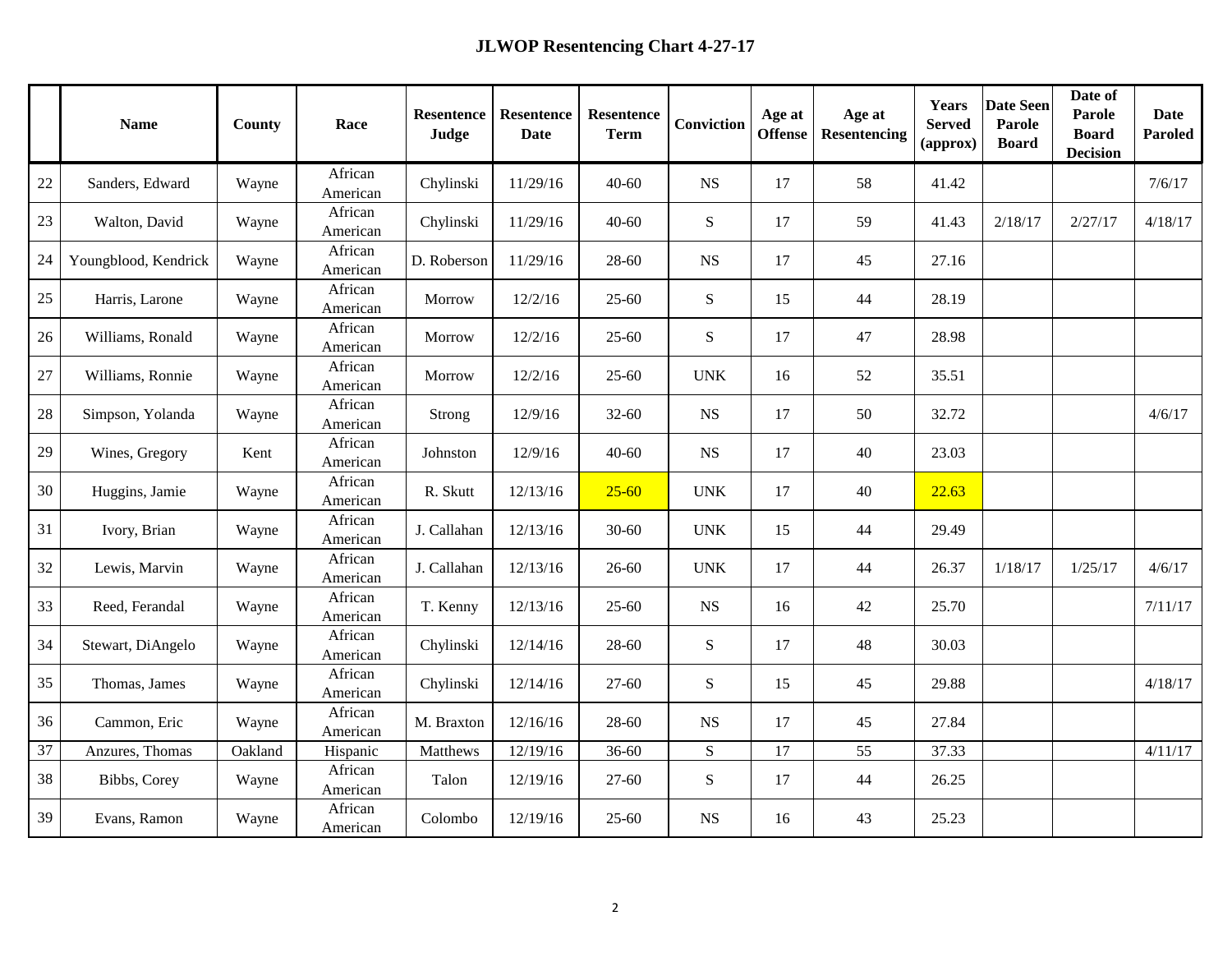|    | <b>Name</b>         | County  | Race                | Resentence<br>Judge | <b>Resentence</b><br><b>Date</b> | <b>Resentence</b><br><b>Term</b> | Conviction  | Age at<br><b>Offense</b> | Age at<br><b>Resentencing</b> | <b>Years</b><br><b>Served</b><br>(approx) | <b>Date Seen</b><br>Parole<br><b>Board</b> | Date of<br>Parole<br><b>Board</b><br><b>Decision</b> | <b>Date</b><br>Paroled |
|----|---------------------|---------|---------------------|---------------------|----------------------------------|----------------------------------|-------------|--------------------------|-------------------------------|-------------------------------------------|--------------------------------------------|------------------------------------------------------|------------------------|
| 40 | Brown, Eric         | Wayne   | African<br>American | Walker              | 12/21/16                         | 28-60                            | ${\bf S}$   | 16                       | 47                            | 29.36                                     |                                            |                                                      |                        |
| 41 | Colson, Gerald      | Wayne   | African<br>American | R. Skutt            | 12/21/16                         | $30 - 60$                        | ${\bf S}$   | 17                       | 47                            | 29.11                                     |                                            |                                                      |                        |
| 42 | Turner, Tykeith     | Wayne   | African<br>American | R. Skutt            | 12/21/16                         | $25 - 60$                        | ${\bf S}$   | 16                       | 37                            | 20.75                                     |                                            |                                                      |                        |
| 43 | Wiley, Christopher  | Wayne   | African<br>American | R. Skutt            | 12/21/16                         | $25 - 60$                        | ${\bf S}$   | 16                       | 39                            | 21.01                                     |                                            |                                                      |                        |
| 44 | Young, Paul         | Wayne   | African<br>American | Chylinski           | 1/9/17                           | $30 - 60$                        | <b>UNK</b>  | 17                       | 46                            | 29.67                                     | 2/27/17                                    | 3/1/17                                               | 6/20/17                |
| 45 | Simmons, Kimberly   | Wayne   | African<br>American | Slavens             | 1/13/17                          | $29 - 60$                        | <b>NS</b>   | 17                       | 46                            | 28.93                                     |                                            |                                                      |                        |
| 46 | Card, Lamont        | Wayne   | African<br>American | T. Cameron          | 1/31/17                          | $27 - 60$                        | ${\bf S}$   | 17                       | $40\,$                        | 21.53                                     |                                            |                                                      |                        |
| 47 | Thomas, Terrance    | Wayne   | African<br>American | Cusick              | 1/31/17                          | 28-60                            | $_{\rm NS}$ | 16                       | 46                            | 28.27                                     |                                            |                                                      |                        |
| 48 | Watts, Devon        | Newaygo | African<br>American | Monton              | 1/31/17                          | $28 - 60$                        | ${\bf S}$   | 17                       | 38                            | 20.87                                     |                                            |                                                      |                        |
| 49 | Williams, Antonio   | Wayne   | African<br>American | Van Houten          | 2/10/17                          | 26-60                            | <b>UNK</b>  | 17                       | $42\,$                        | 25.69                                     | 2/27/17                                    |                                                      |                        |
| 50 | Steffenhagen, Garry | Gratiot | White               | Rick                | 2/15/17                          | $26 - 60$                        | ${\bf S}$   | 17                       | 36                            | 18.38                                     |                                            |                                                      |                        |
| 51 | Allen, Carl         | Wayne   | African<br>American | Bill                | 2/17/17                          | $30 - 60$                        | <b>UNK</b>  | 17                       | $20\,$                        | 2.15                                      |                                            |                                                      |                        |
| 52 | Riddle, Timothy     | Wayne   | White               | Cameron             | 2/17/17                          | $29 - 60$                        | S           | 15                       | 43                            | 28.28                                     |                                            |                                                      |                        |
| 53 | Taylor, Tony        | Wayne   | African<br>American | Cameron             | 2/17/17                          | $33 - 60$                        | ${\bf S}$   | 15                       | 47                            | 32.38                                     |                                            |                                                      |                        |
| 54 | Rucker, William     | Wayne   | African<br>American | Chylinski           | 2/28/17                          | $30 - 60$                        | ${\bf S}$   | 17                       | 41                            | 23.72                                     |                                            |                                                      |                        |
| 55 | Pruitt, Jennifer    | Oakland | White               | M. Anderson         | 3/2/17                           | $30 - 60$                        | $_{\rm NS}$ | 16                       | 41                            | 24.50                                     |                                            |                                                      |                        |
| 56 | Walker, Marcus      | Wayne   | African<br>American | C. Strong           | 3/10/17                          | $30 - 60$                        | <b>UNK</b>  | 15                       | $40\,$                        | 24.28                                     |                                            |                                                      |                        |
| 57 | Hines, Bobby        | Wayne   | African<br>American | D. Hathaway         | 3/16/17                          | $27 - 60$                        | $_{\rm NS}$ | 15                       | 43                            | 27.88                                     |                                            |                                                      |                        |
| 58 | Cooke, William      | Genesee | White               | Farah               | 3/20/17                          | $40 - 60$                        | ${\bf S}$   | 17                       | 59                            | 42.09                                     |                                            |                                                      |                        |